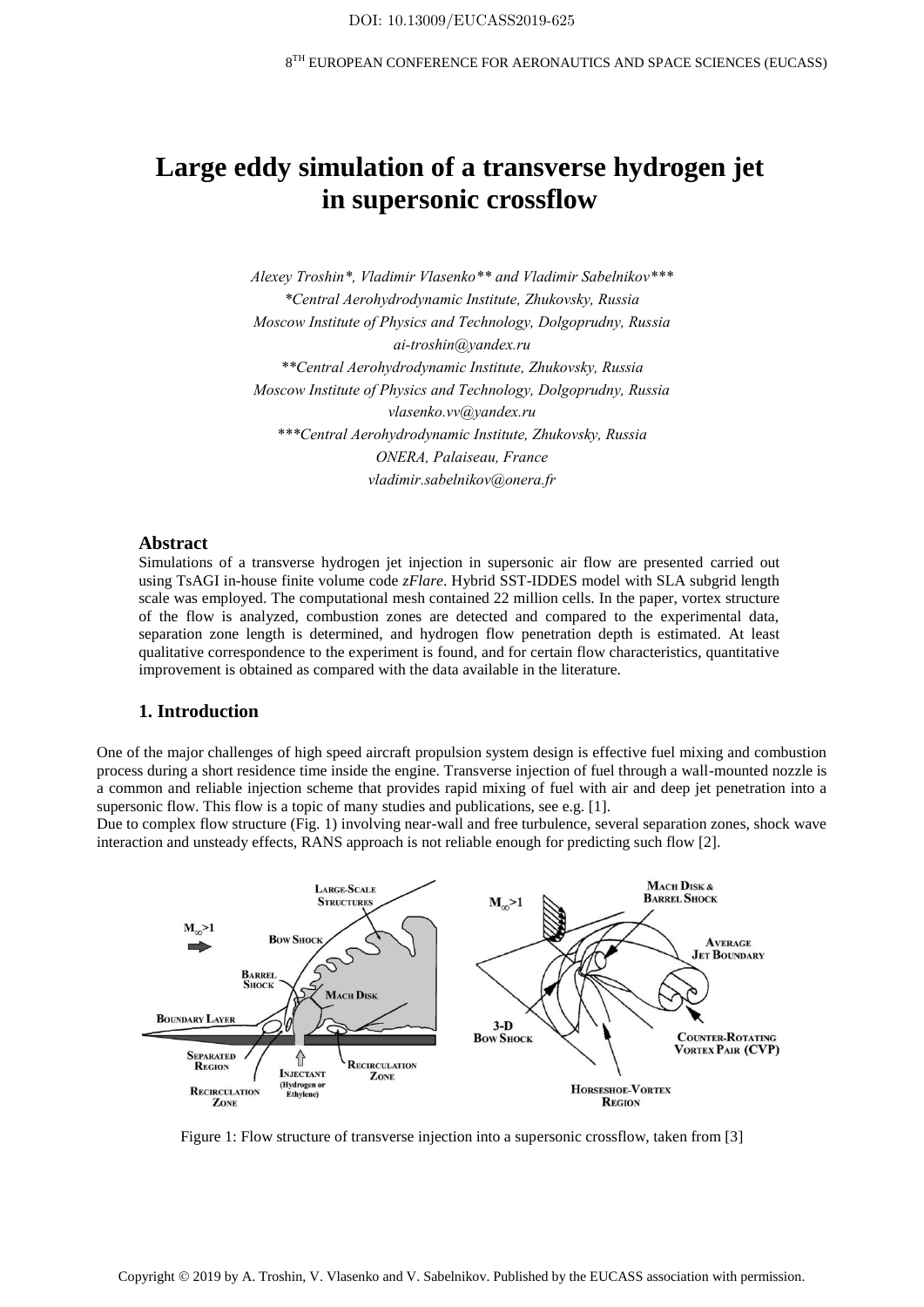Instead, there are attempts to large- and detached-eddy simulations of transverse injection into a supersonic crossflow [4, 5, 6]. These studies are aimed both at understanding LES capabilities for this type of flows and at revealing new flow physics unavailable from experiments. Reacting flow poses additional difficulties concerning the influence of chemistry model, numerical resolution of heat release zones and consideration of turbulence-combustion interaction, not all of which are solved reliably at present.

The main goal of the present research is to validate DES technology implemented in TsAGI in-house code *zFlare* based on *ZEUS-S3pp* [7]. This code is designed for combustion chamber simulations, so correct modeling of fuel injection is an essential part for the overall solution reliability.

The paper is organized as follows. In Section 2, flow configuration and regime taken for numerical simulation is specified. In Section 3, numerical setup is given including hybrid model, computational domain and mesh, boundary conditions and numerical method. In Section 4, computational results are compared to the experimental data and discussed. After that, the conclusions follow.

### **2. Flow configuration and regime**

An experiment [3, 8] is simulated in which a flat plate with high speed solenoid valve attached is placed in supersonic air stream, see Fig. 1. The valve ensures almost constant injection flow rate during the test time period. Expansion tube is used to reach the desired high-enthalpy flow regime with steady flow time *τ* ~ 270 *μ*s. Short test period allows considering the plate as cold and take its temperature equal to 288 K. Injector diameter is  $d_i = 2$  mm with underexpanded hydrogen jet. The injector is placed  $l = 50$  mm downstream of the plate leading edge. The undisturbed boundary layer is laminar and reaches thickness of 0.75 mm at the starting point of interaction with hydrogen. Flow regime summary is presented in the Table 1.

|  |  | Table 1: Flow regime summary |
|--|--|------------------------------|
|  |  |                              |
|  |  |                              |

| Value               |  |
|---------------------|--|
| $3.38 \pm 0.04$     |  |
| 1.0                 |  |
| 1290 K              |  |
| 246 K               |  |
| 32.4 kPa            |  |
| 490 kPa             |  |
| $2.2 \times 10^{5}$ |  |
| 1.4                 |  |
|                     |  |

From the experiment, instantaneous and time-averaged Schlieren photographs are available as well as OH planar laser-induced fluorescence images. From the data, hydrogen penetration depth, coherent structure characteristics, and molecular mixing zones can be determined.

#### **3. Numerical setup**

For numerical simulation, 3D box computational domain was used (Fig. 2). It was filled with Cartesian mesh containing 22 million cells. Domain of interest with constant longitudinal and lateral mesh spacing covers the box defined as  $[-5d_j, 10d_j] \times [0, 10d_j] \times [-5d_j, 5d_j]$ . Coordinate system origin is placed at the injector center, *x* is undisturbed flow direction, *y* is wall-normal direction, and *z* axis is directed spanwise. In wall-normal direction, first cell above the wall has height  $2 \times 10^{-5}$  m. A detailed mesh view is depicted in Fig. 3.

At the supersonic inlet as well as at the upper boundary, undisturbed flow parameters were specified. In the region covering  $-25d_j < x < -7.5d_j$ , turbulence model source terms were switched off for the laminar boundary layer to form on the plate. Downstream the  $x = -7.5d_i$  section, turbulent boundary layer was modeled by means of wall function approach [9] on the lower boundary. Lateral boundaries were periodic. At the outlet, the solution was extrapolated outside the computational domain. Finally, round injector surface was not tracked by mesh lines. Instead, the injector was modeled by means of a composite boundary condition at which the convective fluxes associated with hydrogen flow were multiplied by the surface fraction occupied by the injector.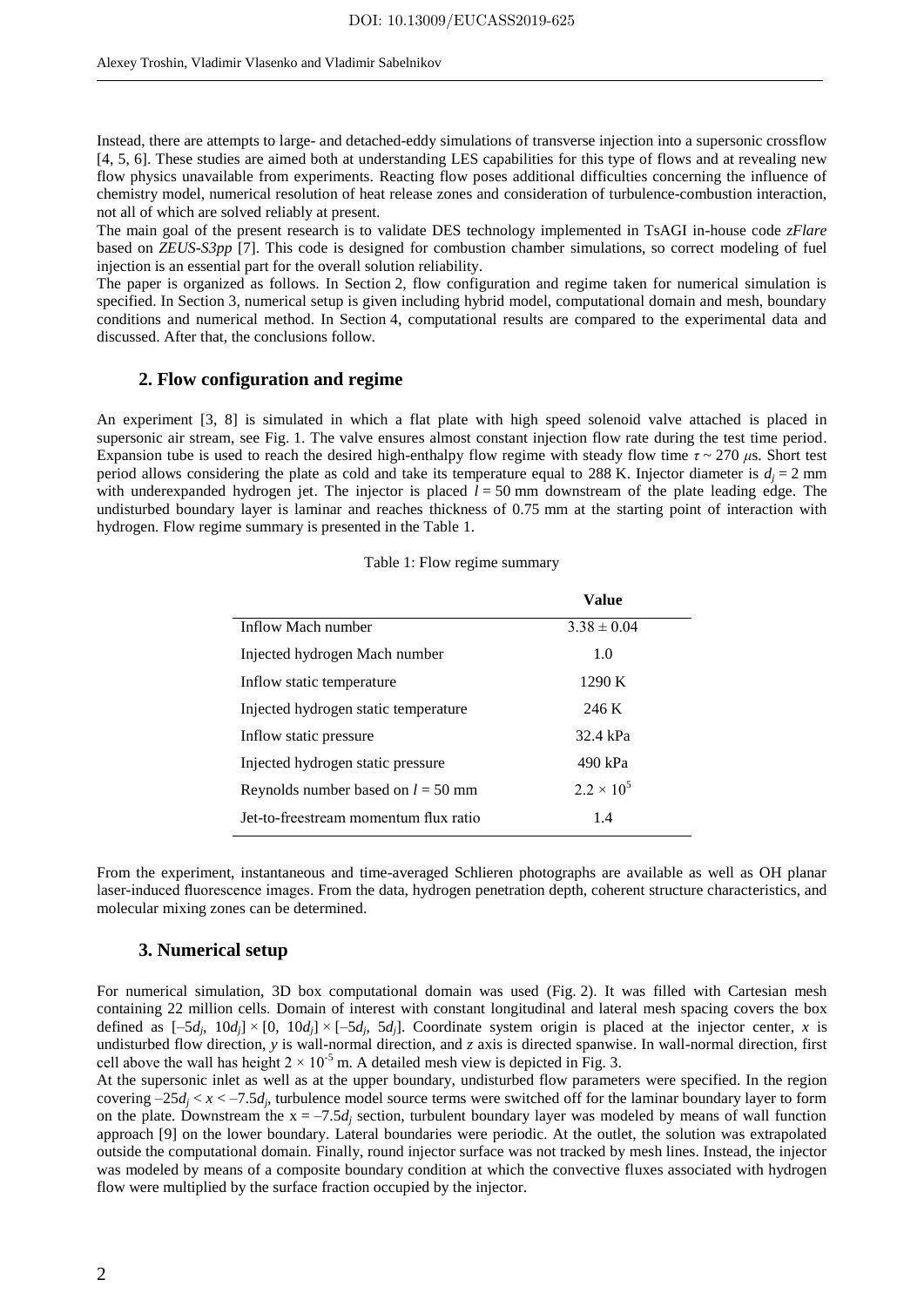

Figure 3: Mesh in *xy* plane and injection region (each second node is shown)

The computations were carried out using TsAGI in-house code *zFlare* based on *ZEUS-S3pp* [7]. This code is designed for 3D flow computations with non-equilibrium chemical reactions using RANS, URANS, and DES approaches. In the present research, the problem was solved using SST-IDDES hybrid model [10] with shear layer adapted subgrid length scale [11]. To reduce the numerical dissipation of the scale resolving simulation, WENO5 scheme along mesh lines with MP limiting [12] was used. Exact iterative Godunov Riemann solver was employed to calculate the numerical fluxes at the cell faces. Time marching was performed using  $2<sup>nd</sup>$  order explicit time scheme accelerated with original Fractional time stepping technique (FTS) [13]. According to the tests conducted, FTS typically provides  $10 \times -30 \times$  acceleration compared to a conventional global time step.

The computation was started from a preliminary flow field obtained in steady RANS SST computation. Statistically steady state was allowed to establish during the time interval  $\Delta t_1 = 200 d_j / U_j$ , where  $U_j = 1250$  m/s is the approximate hydrogen velocity at the injector exit. After that, the flowfield was averaged during the interval  $\Delta t_2 = 75d_j$  /  $U_j$ . 256 CPU cores of an HPC cluster were used. Several runs were performed on the "Lomonosov" supercomputer [14].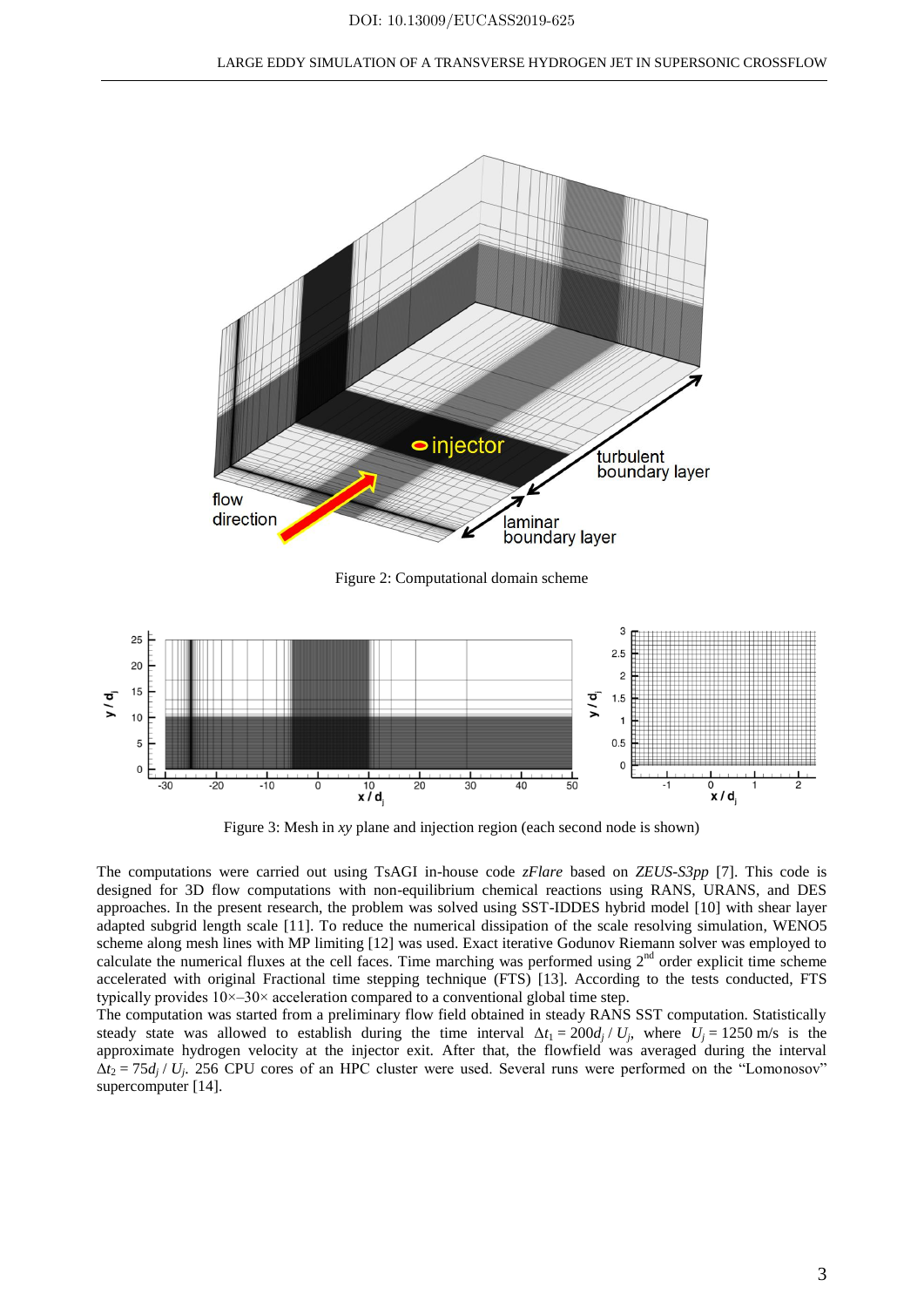## **4. Results**

In Fig. 4, comparison of the instantaneous flow field (static temperature) with a Schlieren photograph from an experiment in shown. One can see the agreement on the structure of the flow and the characteristic size of large eddies on the windward side of the mixing layer.



Figure 4: Comparison of instantaneous static temperature field (left) from numerical simulation with an experimental Schlieren photograph (right) taken from [8]

In Fig. 5, the computational and experimental fields of OH radical mass fraction are depicted. Both in the experiment and in the simulation, active combustion is observed on the windward side of the mixing layer, while on its leeward side there are almost no reactions. In the separation zone upstream of the injector, the intensity of combustion observed in the experiment is low, while in the simulation it is almost completely zero. One can find the flame front structures scale in the simulation to be larger than in experiment, probably due to insufficient mesh resolution in this region.



Figure 5: Comparison of instantaneous OH mass fractions obtained in the simulation (left) and in the experiment (right) taken from [8]

The vortex structure of the flow obtained in the simulation is shown in Fig. 6 by means of the *Q*-criterion isosurface [15, 16]. Individual organized vortices attached to the plate and as well as strong vorticity layer are visible on the leeward side of the mixing layer. At the same time, the vortices are larger on the windward side, and the *Q*-criterion does not detect them. The formation of small-scale vorticity in this region is probably inhibited by the proximity of the bow shock near the mixing layer. High level of vorticity is also evident in the horseshoe vortex formed around the injection zone.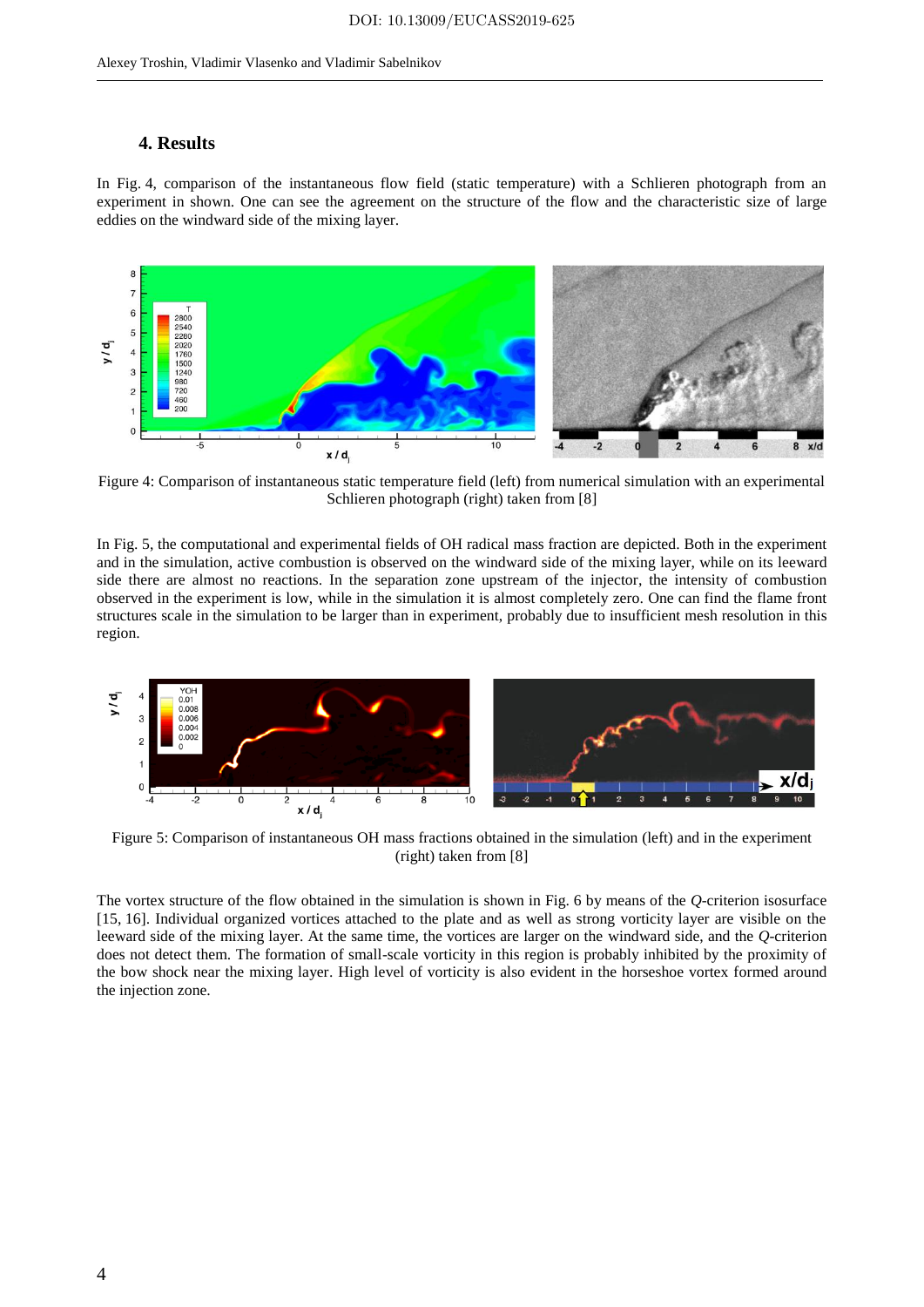

Figure 6: Vortex structure of the flow: instantaneous (left) and time-averaged (right) *Q*-criterion isosurfaces

An analysis of the separation zone length upstream of the injector revealed the discrepancies compared to the experiment. As can be seen in Fig. 7, the separation zone length in the simulation is 5.5*d<sup>j</sup>* , while in the experiment it is about  $2d_j$ . To understand the reason for such a difference, additional simulation was performed with further reduction of numerical dissipation. It was done by zonal switch to central difference schemes for convective fluxes according to the blending function proposed in [17]. The minimal weight of upwind WENO5 scheme was set to  $\sigma$  = 0.25 to avoid numerical instabilities. In this simulation (Fig. 8), greatly reduced separation length was found which matched the experiment with 10% accuracy.



Figure 7: Separation zone length analysis. Present "standard" simulation (left), time-averaged Schlieren photograph (right) taken from [8]



Figure 8: Separation zone length analysis. Present "reduced dissipation" simulation

The main difference between the "standard" and "reduced dissipation" simulations near the separation zone was found at the wall where turbulence levels turned out to be different (Fig. 9). In the "standard" simulation, transition to turbulence starting at the  $x = -7.5d_i$  section, is delayed, which causes separation zone to be partially laminar. As a consequence, its length grows. On the other hand, transition to turbulence in the "reduced dissipation" simulation is more intensive due to higher values of resolved velocity gradients, so separation zone becomes fully turbulent. It makes its length significantly closer to the experiment.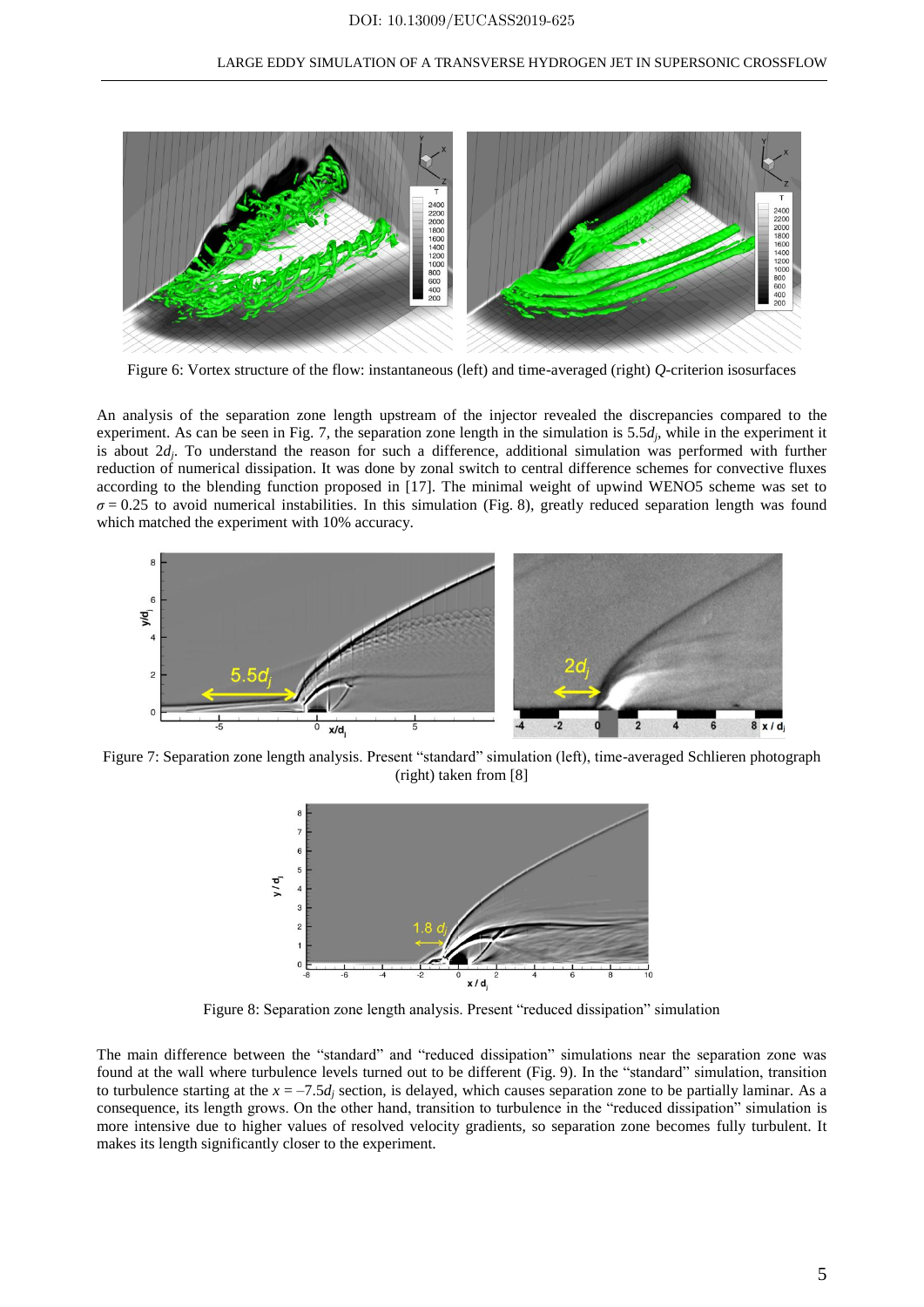

Figure 9: Separation zone length analysis. Transition to turbulence upstream the separation zone, "standard" simulation (left) and "reduced dissipation" simulation (right)

Finally, estimation was made of the hydrogen jet penetration depth into the air stream. In Table 2, the values of the wall-normal coordinate are presented where the mass fraction of hydrogen 0.01 is detected in  $x = 7.5d_i$  cross-section. Compared to RANS data [7] and DES data [6], the present simulation demonstrates a closer correspondence to the experimental data, the error being within 10%.

|                      | Depth, $y/d_i$ |
|----------------------|----------------|
| Experiment [3, 8]    | 5.3            |
| RANS data [7]        | 3.9            |
| DES data [6]         | 4.3            |
| <b>Present IDDES</b> | 5.0            |

Table 2: Hydrogen penetration depth in  $x = 7.5d_i$  cross-section

# **5. Conclusions**

The scale-resolving technology implemented in *zFlare* code is validated in the simulations of a transverse hydrogen jet in supersonic crossflow. At least qualitative correspondence to the experiment is obtained, and for certain flow characteristics, quantitative improvement is obtained as compared with the data available in the literature. Stable computation and parallel operation on  $10^2$ -10<sup>3</sup> CPU cores of an HPC cluster is demonstrated. It can be concluded that the code is ready to solve the problems concerning the physical aspects of combustion chamber flows.

Considering the discrepancies found in the test, it is planned to further investigate the influence of the numerical scheme. As is shown in the preliminary computation employing central difference schemes, it can change the flow pattern significantly. It is also reasonable to calibrate the key constants of the hybrid SST-IDDES model in order to tune the numerical dissipation level correctly. Finally, the effect of time derivative approximation on the stability and accuracy of the solution will be studied in the future.

#### **Acknowledgments**

The research was supported by the Ministry of Education and Science of Russian Federation ("megagrant", agreement No. 14.G39.31.0001).

The authors are grateful to S. Bahnă for mesh generation and preliminary code testing.